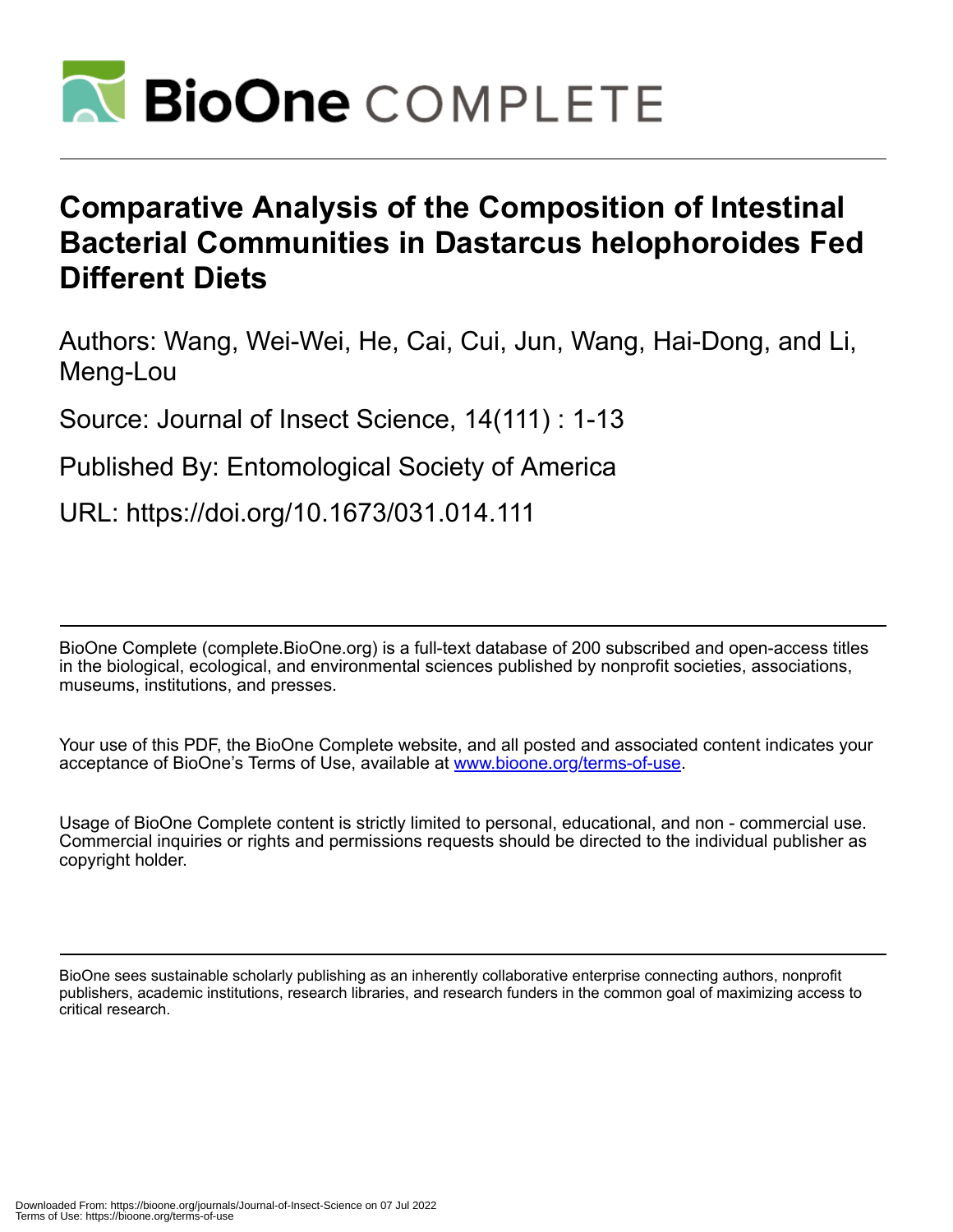

## **Comparative analysis of the composition of intestinal bacterial communities in** *Dastarcus helophoroides* **fed different diets**

Wei-Wei Wang,<sup>1a</sup> Cai He,<sup>2b</sup> Jun Cui,<sup>1c</sup> Hai-Dong Wang,<sup>1d</sup> and Meng-Lou Li<sup>1e\*</sup>

Laboratory of Forestry Pests Biological Control, College of Forestry, Northwest A&F University, Yangling, Shaanxi, 712100, P. R. China <sup>2</sup>Wuwei Academy of Forestry Sciences, Wuwei, Gansu, 733000, P. R. China

## **Abstract**

The diversity of the intestinal bacterial communities in *Dastarcus helophoroides* (Fairmaire) (Coleoptera: Bothrideridae) larvae and adults was assayed by PCR-DGGE to determine whether different artificial diets could influence these bacterial communities. Two diets were used for feeding the larvae and four for the adults. *Escherichia, Desemzia, Staphylococcus, Asticcacaulis, Cellvibrio, Aurantimonas,* and *Planomicrobium* were isolated from the gut of the adults, with *Escherichia* and *Staphylococcus* being the main bacterial communities, and the quantities of intestinal bacterial were different in the adults fed different diets. Specifically, the amount of intestinal bacteria from the adults fed different diets had the following ranking according to the major component of the diet: ant powder  $>$  darkling beetle pupa powder  $>$  cricket powder  $>$  silkworm pupa powder. *Escherichia, Bacillus, Staphylococcus, Kurthia, Planococcaceae, Ralstonia, Leptothrix, Acinetobacter,* and *Pseudomonas* were isolated from the gut of the larvae. The quantity of intestinal bacteria from the larvae fed the darkling beetle pupae was greater than that from the larvae fed other artificial diets. This study, for the first time, investigated the effect of artificial diets on the bacterial community and the intestinal microbial diversity of *D. helophoroides*.

**Keywords:** parasitoid beetle, nested PCR, DGGE, larva, adult **Correspondence:** <sup>a</sup> wangi9915@hotmail.com, b brittany0825@hotmail.com, c cuijunclaire@hotmail.com, d wanghd2826@gmail.com, e limenglou@hotmail.com, \*Corresponding author **Editor:** Allen Cohen was editor of this paper. **Received:** 1 October 2012 **Accepted:** 20 February 2013 **Published:** 12 August 2014 **Copyright:** This is an open access paper. We use the Creative Commons Attribution 3.0 license that permits unrestricted use, provided that the paper is properly attributed. **ISSN:** 1536-2442 | Vol. 14, Number 111

#### **Cite this paper as:**

Wang WW, He C, Cui J, Wang HD, Li ML. 2014. Comparative analysis of the composition of intestinal bacterial communities in *Dastarcus helophoroides* fed different diets. *Journal of Insect Science* 14(111). Available online: http://www.insectscience.org/14.111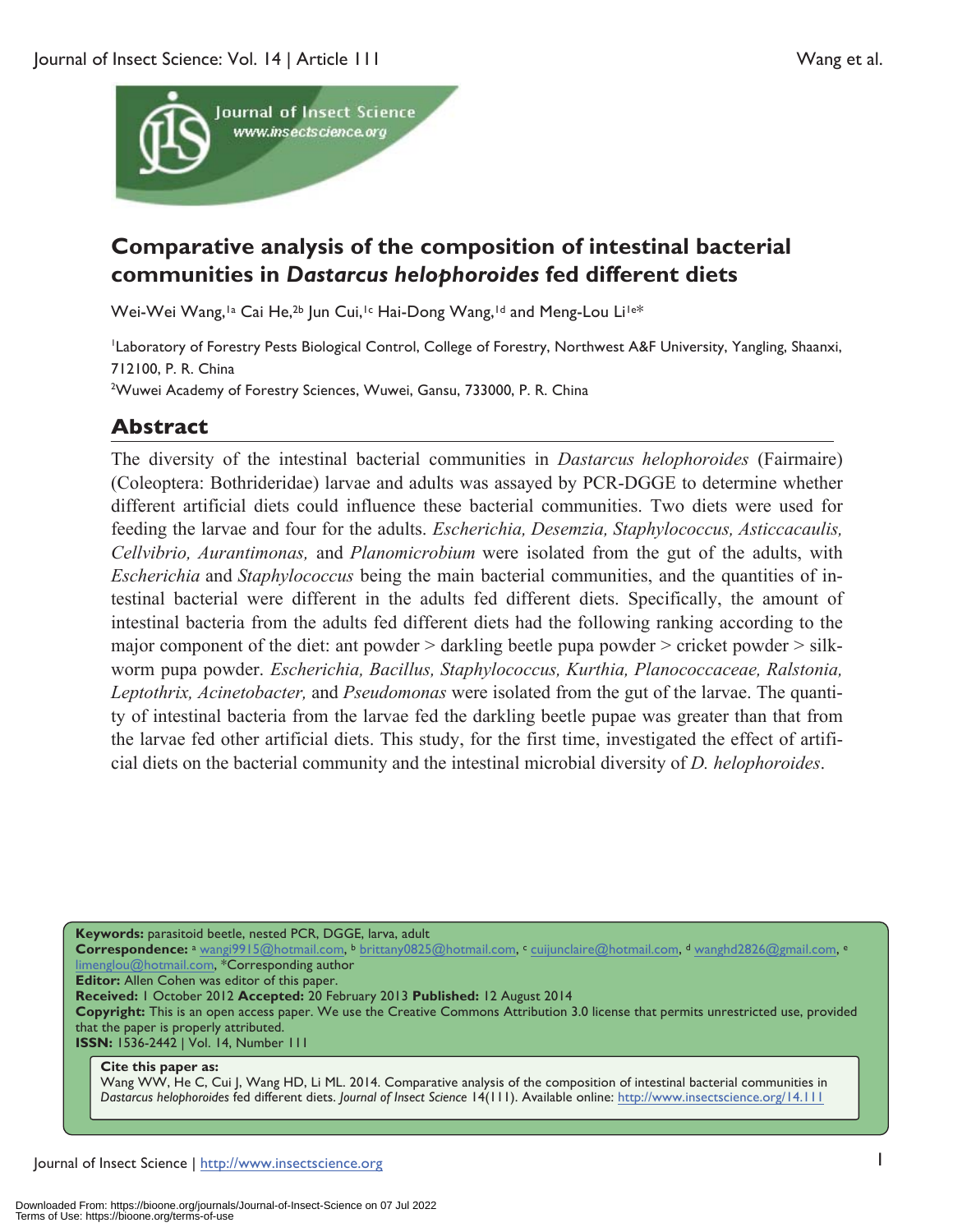#### **Introduction**

Vast numbers of microorganisms inhabit the insect gut, and many occupy the alimentary tract and play an important role in the physiological function and behavior of their host (Dillon and Dillon 2004). It is well known that intestinal tract flora plays an important role in maintaining the health of the host by maintaining a normal ecological equilibrium, combining absorption, digestion, and protection against the invasion of pathogenic microorganisms (Rio et al. 2004, Dillon et al. 2005, Jeon et al. 2011). At present, the research on the insect intestinal microflora and dominant bacterial communities is focused mainly on termites belonging to Isoptera and on *Bombyx mori* (L.), which belongs to Lepidoptera (Eutick et al. 1978, Brune and Friedrich 2000, Xiang et al. 2007).

Denaturing gradient gel electrophoresis (DGGE) has been used widely to identify and monitor the microbes common to different individuals and environments (Reeson et al. 2003, Hayashi et al. 2007). Using polymerase chain reaction and denaturing gradient gel electrophoresis (PCR-DGGE), Zhang and Jackson (2008) studied the digestive tract of scarabs and found that the dominant bacterial communities were mainly Clostridiales, followed by Proteobacteria and Bacteroides. Twenty-one bacteria, belonging to thirteen microflora, were isolated from the larval gut of *Apriona germari* (Hope) (Zhang et al. 2004). Different food resources provide nutrients to the different bacterial communities in the intestines of insects, and the diet of a number of aquatic invertebrates is known to influence their intestinal microflora (Harris 1993). The effect of diet on the intestinal bacteria in crickets (Kaufman et al. 2000), cockroaches (Kane and Breznak 1991), and wasps (Reeson et al. 2003) has been reported.

Kane and Breznak (1991) and Kaufman et al. (2000) found that using different food sources could promote the development of alternative bacterial communities in cockroaches and crickets. Abundant microorganisms inhabit in the gut of *Costelytra zealandica* (White) of Coleoptera, an important group in insects (Zhang and Jackson 2008), and are considered to play important roles in coleopteran nutrition and metabolism (Jeon et al. 2011).

*Dastarcus helophoroides* (Fairmaire) (Coleoptera: Bothrideridae) is one of the most effective natural enemies against the largebodied longhorn beetle (Yang 2004). The larva of *D. helophoroides* is an ecto-parasitoid of the larvae and pupae of various trunk borers, such as *Anoplophora glabripennis*  (Motschulsky), *Monochamus alternatus*  (Hope), *Mallambyx radei* Blessig, *Apriona swainsoni* (Hope), *Batocera horsfieldi* (Hope), and *A. germari* (Wang et al. 1996, Yang 2004). Although the adult lifespan of *D. helophoroides* exceeds three years, the larval stage is only approximately one week, and the pupal stage is 20 to 30 days. The previous reports on *D. helophoroides* were focused mainly on its biological characteristics (Lei et al. 2003), artificial diets, the release of adults for biological control (Wang and Ogura 1999), and the adult host-identification mechanism of using informational chemicals (Wei et al. 2008). In this study, we examined the microbial communities of larval and adult guts of *D. helophoroides* by using DGGE to separate amplified *16S rDNA* gene fragments by PCR.

Because the narrow distribution and low density of *D. helophoroides* in nature limit its function in biological control, it is necessary to develop artificial diets for *D. helophoroides*. However, if the composition of the artificial diet were inappropriate, it would affect the intestinal bacterial community and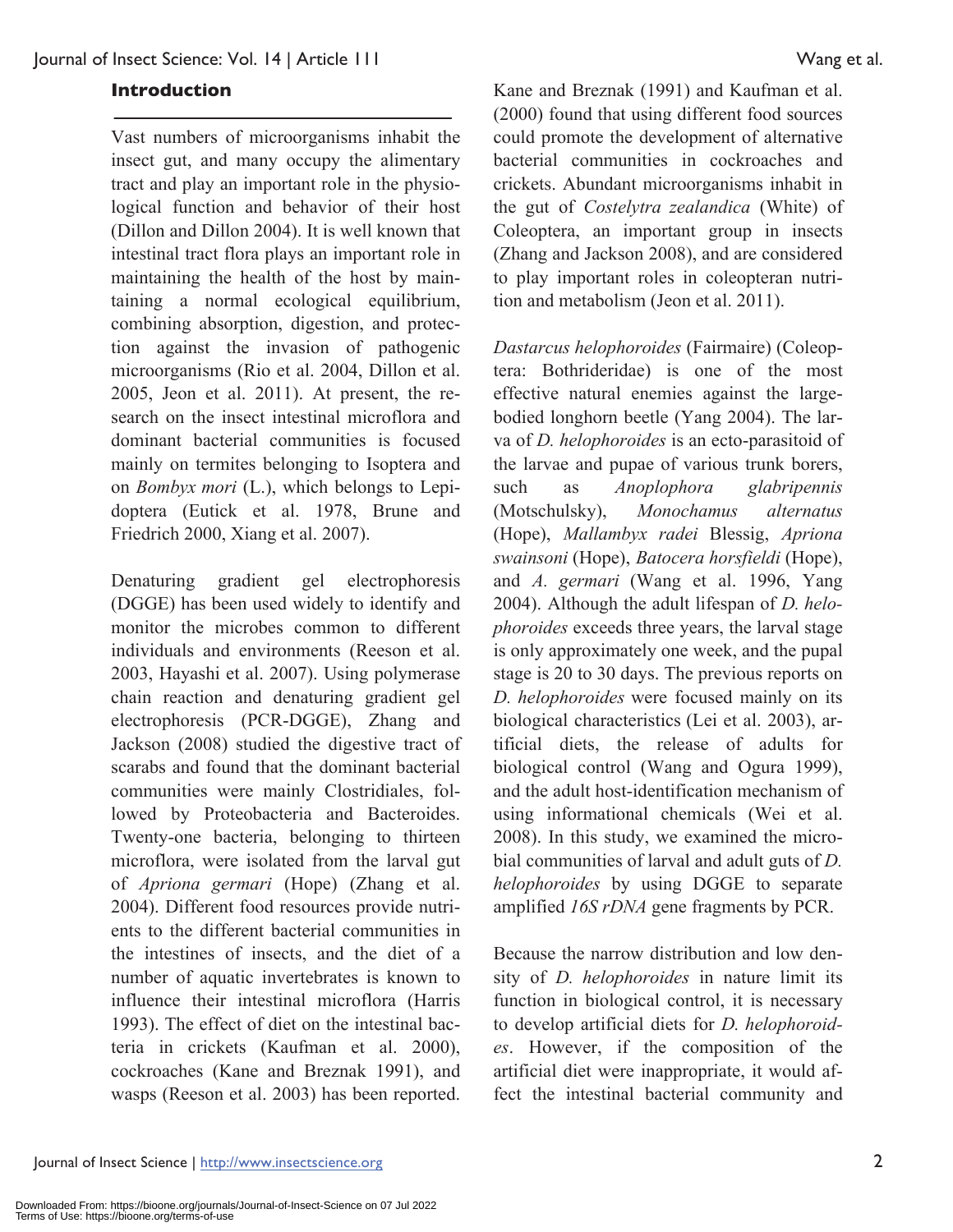thus the digestive function and healthy growth of the insect. To date, artificial diets for *D. helophoroides* larvae and adults have been investigated (Wang et al. 1999, Lei et al.

| Table 1. Composition of the four diets used for feeding D. helophoroides<br>adults. |                  |               |          |          |  |  |
|-------------------------------------------------------------------------------------|------------------|---------------|----------|----------|--|--|
| Ingredient                                                                          | <b>Diet</b>      |               |          |          |  |  |
|                                                                                     |                  | $\mathsf{II}$ | III      | IV       |  |  |
| Silkworm pupa powder <sup>a</sup>                                                   | 10g              |               |          |          |  |  |
| Darkling beetle pupa powder <sup>a</sup>                                            |                  |               | 10g      |          |  |  |
| Cricket powder <sup>a</sup>                                                         |                  | 10g           |          |          |  |  |
| Ant powder <sup>a</sup>                                                             |                  |               |          | 10g      |  |  |
| Wood powder <sup>b</sup>                                                            | 2.5g             |               |          |          |  |  |
| Dry yeasts <sup>c</sup>                                                             | 10g              | 10g           | 10g      | 10g      |  |  |
| Lyophilized chicken yolk <sup>d</sup>                                               | 14g              | 14g           | 14g      | 14g      |  |  |
| Sucrosec                                                                            | 3.3 <sub>g</sub> | 3.3g          | 3.3g     | 3.3g     |  |  |
| Agar $\epsilon$                                                                     | 3.3g             | 3.3g          | 3.3g     | 3.3 g    |  |  |
| Benzoic acid <sup>c</sup>                                                           | 0.02 g           | 0.02 g        | 0.02g    | 0.02g    |  |  |
| Distilled water                                                                     | 56.88 mL         | 56.88 mL      | 56.88 mL | 56.88 mL |  |  |
| Sunflower seed oild                                                                 | 8 mL             |               |          |          |  |  |

a Silkworm pupae, crickets, darkling beetle pupae, and ants were collected from the wild and then dried and ground into powder in the lab.

*<sup>b</sup>* Poplar xylem was dried and ground into powder in the lab.

*<sup>c</sup>*Dry yeasts, sucrose, agar, and benzoic acid were purchased from TIANGEN (Beijing, China).

*d* Lyophilized chicken yolk and sunflower seed oil were purchased from the supermarket.

2005, Shang et al. 2009), but whether these diets have an effect on the intestinal bacteria remains unknown. Hence, this study investigated the larval and adult intestinal microflora

> of *D. helophoroides* fed different artificial diets under the same conditions.

#### **Materials and Methods**

#### **Diets and insects**

All of the insects used in this study were housed in the laboratory under optimal growing conditions. The adult artificial diets (Diet I, II, III, and IV) were prepared as shown in Table 1, and all insects used as the major component of four diets were collected from the wild, dried, and ground into powder in the lab. The larval Diet V consisted of darkling beetle pupae. The artificial Diet VI was prepared as shown in Table 2, and the contents were mixed well and stored at 5°C.

The larvae and adults of *D. helopho-*

*roides* used in the experiment were maintained in the Forestry Entomology Laboratory at Forestry College, Northwest Agriculture and Forestry University, China. The larval feeding method was according to Shang et al. (2009), and sixthinstar larvae were used in the experiments. The adult feeding method

| Table 2. The ingredients and contents of artificial Diet VI |                      |                                                                                              |                 |                                      |                  |  |
|-------------------------------------------------------------|----------------------|----------------------------------------------------------------------------------------------|-----------------|--------------------------------------|------------------|--|
| Ingredient                                                  | Content              | Ingredient                                                                                   | Content         | Ingredient                           | Content          |  |
| Ala                                                         | $1328 \mu g/mL$      | <b>Bintin</b>                                                                                | $0.12 \mu g/mL$ | NaHCO <sub>3</sub>                   | $0.04 \mu g/mL$  |  |
| Arg                                                         | $1170 \mu g/mL$      | Choline chloride                                                                             | $400 \mu g/mL$  | Malic acid                           | $0.134 \mu g/mL$ |  |
| Asp                                                         | $4 \mu g/mL$         | Vitamin B12                                                                                  | $0.04 \mu g/mL$ | $\alpha$ -ketoglutaric acid          | $0.074$ µg/mL    |  |
| Glu                                                         | $3228 \mu g/mL$      | Foli acid                                                                                    | $0.2 \mu g/mL$  | Succinic acid                        | $0.12 \mu g/mL$  |  |
| His                                                         | $636 \mu g/mL$       | Inositol                                                                                     | $30 \mu g/mL$   | Fumaric acid                         | $0.11 \mu g/mL$  |  |
| <b>Ile</b>                                                  | $1086 \mu g/mL$      | Nicotinic acid                                                                               | $10 \mu g/mL$   | Darkling beetle extract <sup>a</sup> | $100$ mL         |  |
| Leu                                                         | $1734 \mu g/mL$      | Calcium pantothenas                                                                          | $4 \mu g/mL$    | Yeast extract                        | 30 mL            |  |
| Lys                                                         | $1294 \mu g/mL$      | Vitamin B6                                                                                   | $0.6 \mu g/mL$  | Malt extract                         | 30 mL            |  |
| Phe                                                         | $1068 \text{ µg/mL}$ | Riboflavin                                                                                   | $2 \mu g/mL$    | Tryptone                             | 30 mL            |  |
| Pre                                                         | $1500 \mu g/mL$      | Thiamine                                                                                     | $0.04 \mu g/mL$ | Fetal bovine serum                   | 80 mL            |  |
| Ser                                                         | $1108 \mu g/mL$      | Glucose                                                                                      | $2 \mu g/mL$    | Fresh milk <sup>b</sup>              | 80 mL            |  |
| Gly                                                         | 1058 µg/mL           | Sugar                                                                                        | $2 \mu g/mL$    | Fresh egg yolk <sup>b</sup>          | 50 mL            |  |
| Cys                                                         | $190 \mu g/mL$       | Fructose                                                                                     | $0.4 \mu g/mL$  | Chloramphenicol                      | 500 mg           |  |
| Thr                                                         | $1036 \text{ µg/mL}$ | <b>NaCl</b>                                                                                  | $1.5 \mu g/mL$  | Vitamin E                            | 5 <sub>mg</sub>  |  |
| Tyr                                                         | $1826 \mu g/mL$      | <b>KCI</b>                                                                                   | $0.02 \mu g/mL$ |                                      |                  |  |
| Val                                                         | $1488 \mu g/mL$      | CaCl<br>All ingradiants oxcept those indicated were purchased from TIANICENI (Poiiing China) | $0.04 \mu g/mL$ |                                      |                  |  |

All ingredients except those indicated were purchased from TIANGEN (Beijing, China). *a* Darkling beetle pupae were used to produce darkling beetle extract in a juicer (JYZ-B550, China).

*b* Fresh milk and fresh egg yolk were purchased from the supermarket.

Journal of Insect Science | http://www.insectscience.org 3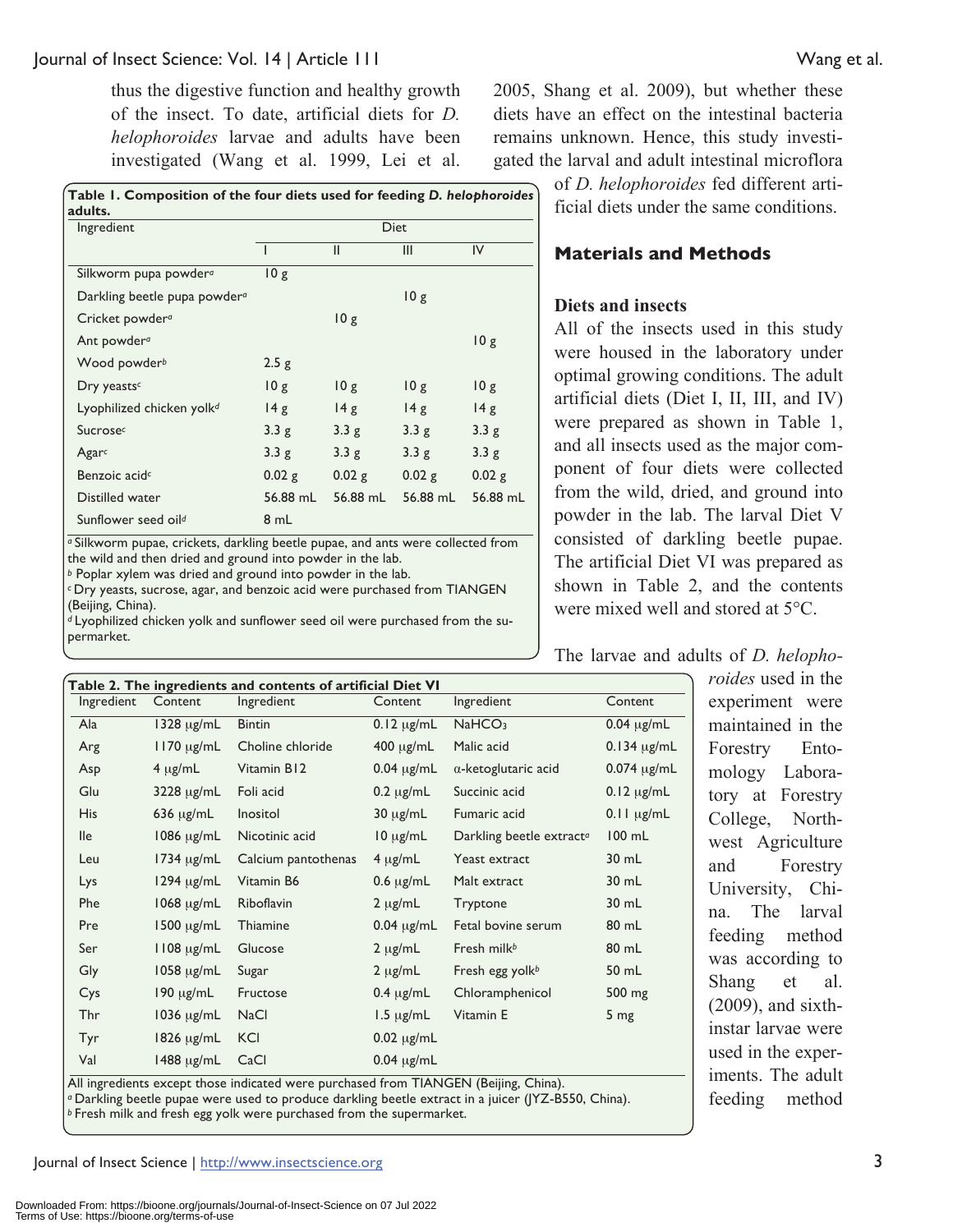was performed according to the procedure described by Lei et al. (2005), and the experimental feeding period was from 22 August 2011 to 3 November 2011, 72 days to ensure the formation of intestinal microflora. All of the larvae and adults were maintained and fed in controlled incubators at  $25 \pm 1$ °C and 60–70% RH with a photoperiod of 16:8 L:D.

#### **DNA extraction**

Samples of 10 individuals were collected randomly from each diet and dissected to remove the guts, which were pooled, gently homogenized using a pestle, and mixed with STE buffer (0.1 M NaCl, 0.01 mM Tris-HCl [pH 8.0], and 0.001 M EDTA [pH 8.0]). The supernatant was incubated with proteinase K (200  $\mu$ g/mL) and 1% (w/v) sodium dodecyl sulfate (SDS) at 55°C for 5 hr and then centrifuged at  $12,000 \times g$  for 10 min at 4<sup>o</sup>C. The clear supernatant was extracted once with an equal volume of TE buffer–saturated phenolchloroform-isoamyl alcohol (25: 24: 1) and once with equal volume of TE buffer– saturated chloroform-isoamyl alcohol (24: 1). The DNA was precipitated with two volumes of 100% ethanol at -20°C for 20 min, pelleted by centrifugation at  $12,000 \times g$  for 10 min, washed twice with 70% ethanol, and resuspended in 30–50  $\mu$ L 1 × TE, according to standard techniques (Hughes et al. 1993).

#### **16S rDNA nested PCR amplification**

Because the gut microbial DNA is a mixture, nested PCR (Soejima et al. 2011) was used to amplify the bacterial full-length *16S rDNA* gene first and then to amplify the bacterial 16S rDNA V3 region. The universal primers 27 mf (5′- AGA GTT TGA TCM TGG CTC AG -3′) and 1492r (5′- ATG GGY TAC CTT GTT ACG ACT T -3′) (Weisburg et al. 1991) were used to amplify the full-length *16S rDNA* gene. The amplification reactions were performed in a 25 μL final volume containing 12.5 μL  $2 \times ES$  master, 1 μL of each primer (10 μmol/L) and 1 μL genomic DNA (1 µg/mL). The cycling protocol included the following: an initial denaturation at 95°C for 5 min; 29 cycles of denaturation at 94°C for 60 sec, annealing at 55°C for 30 sec, and extension at 72°C for 90 sec; and a final extension step at 72°C for 10 min. The PCR products were diluted 30 times in RNA-free water and used to amplify the V3 region.

The bacteria-specific primers 341f (5′- CCT ACG GGA GGC AGC AG -3′) and 534r (5′- ATT ACC GCG GCT GCT GG -3′) and the forward primer with a GC-clamp at its 5′ end (Muyzer et al. 1993) were used to amplify the V3 variable region of the *16S rDNA* gene. The PCR mixture (25 μL) contained 12.5 μL 2  $\times$ *ES* master, 1 μL of each primer (10 μmol/L) and 1 μL of the first PCR product diluted 30 times. The touchdown PCR cycling protocol included the following: an initial denaturation at 94°C for 5 min; 18 touchdown cycles of denaturation at 94°C for 45 sec, annealing at 65°C (-0.8°C per cycle) for 45 sec, and extension at 72°C for 45 sec, followed by 7 cycles of 94°C for 45 sec, 55°C for 45 sec, and 72°C for 45 sec; and a final extension step of 72°C for 10 min to eliminate artifactual double bands (Janse et al. 2004). The products of the touchdown PCR were electrophoresed through a 1.5% (w/v) TAE agarose gel containing ethidium bromide to ascertain the size and amount of the products.

#### **Denaturing gradient gel electrophoresis**

Denaturing gradient gel electrophoresis (DGGE) of the amplified *16S rDNA* gene was performed using an 8% acrylamide gel containing a denaturant gradient of 40–60% (100% defined as 7 M urea and 40% deionized formamide) in  $1 \times$  TAE buffer (40 mM Tris, 20 mM acetate, and  $1.0$  mM  $Na<sub>2</sub>-EDTA$ )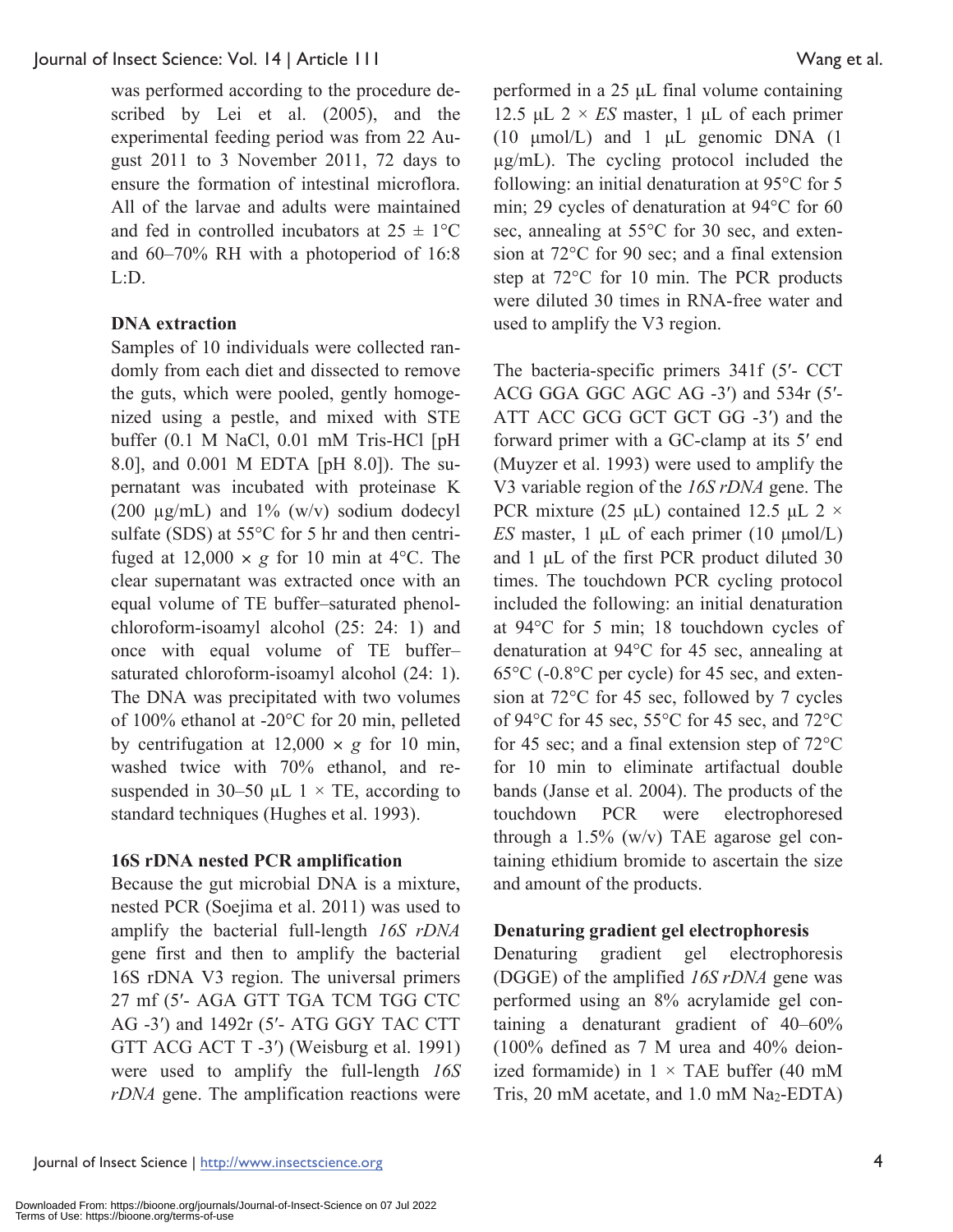at 60°C at a constant voltage of 80 V for 1 hr and 60 V for 16 hr. The gels were stained with ethidium bromide and photographed with UV transillumination. The DNA fragments from the DGGE gels were excised with sterile razor blades immediately after staining and visualization and soaked in sterilized distilled water at 4°C overnight. The supernatant after centrifugation (10,000  $\times$  *g*, 5 min at 4°C) was used as the DNA template for the 16S rDNA V3 amplification using the same primers without the GC-clamp. The PCR products were analyzed by electrophoresis on a 1.5% (w/v) agarose gel. The amplification products were purified using a universal DNA purification kit (TIANGEN, www.tiangen.com) and sequenced.

#### **DGGE image processing and data analysis**

The bacterial *16S rDNA* gene sequences were subjected to an NCBI nucleotide blast search (http://blast.ncbi.nlm.nih.gov/Blast.cgi) to identify the sequences of the highest similarity. Images of the DGGE gels were digitized and analyzed using Quantity One software (version 4.6.2, Bio-Rad, www.bio-rad.com). The bands were identified by examining the magnified images, absorption peaks, and similarity in each lane.

Magurran (1988) used the Shannon index (*H*) to evaluate the biodiversity of both soils and enrichment culture. The Shannon index of intestinal bacteria was calculated based on the number and intensity of bands present on DGGE samples, run on the same gel, according to equation [1]:

$$
H = -\sum P_i \log P_i
$$
 [1]

where  $P_i$  is the important probability of the bands in a gel lane.

*P*<sub>i</sub> was calculated with equation [2]:

$$
P_i = n_i/N \tag{2}
$$

where  $n_i$  is the band intensity for each individual band and *N* is the sum of intensities of bands in a lane.

Gel analysis included conversion of the scanned gel image and normalization in order to correct shift within or between gels, so that bands or peaks of the same molecular size had the same physical position relative to a standard. Once all banding profiles were in a standardized analysis format, each band could be described by its position on the gel and by its relative intensity (Andreoni et al. 2004).

#### **Results**

**Nested PCR amplification of henomic DNA**  Nested PCR amplifications of the 16S rDNA V3 regions were performed using genomic DNA samples isolated from the guts of *D*. *helophoroides* larvae and adults fed different diets. The sizes of the nested PCR products were approximately 200 bp (Figs. 1 and 2), and no non-specific amplification was noted.



**Fig. 1.** Amplification by nested PCR and touchdown PCR of the 16S rDNA V3 regions of larval intestinal bacteria of *D. helophoroides* fed different diets; M, DNA marker. The essential component of Diet V was powdered darkling beetle pupae; the essential components of Diet VI are listed in Table 2. The sizes of PCR products were approximately 200 bp, and no non-specific amplification was noted.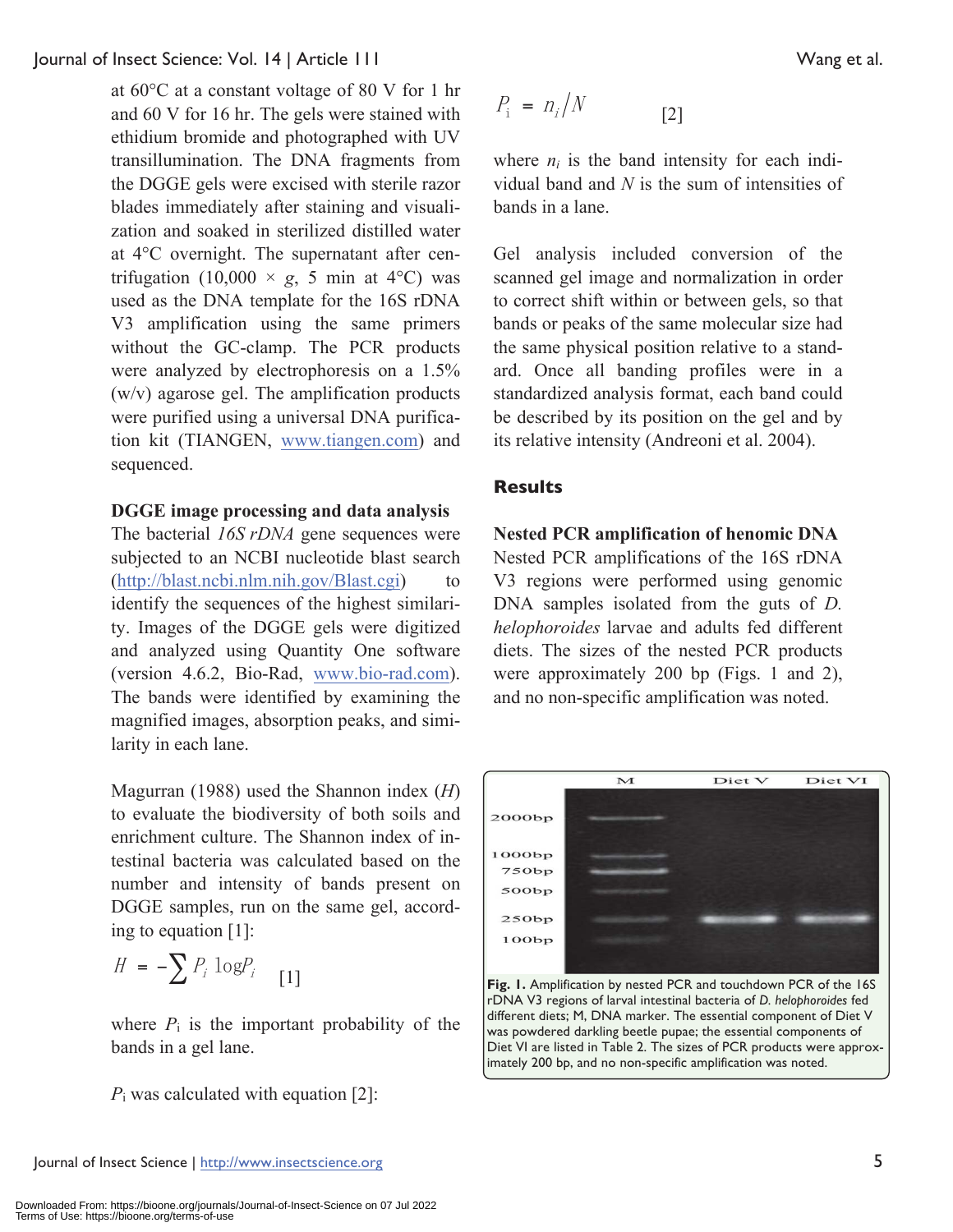| Table 3. DGGE bands detected in gut samples of the larvae and<br>adults of D. helophoroides fed different diets |                                                                        |  |  |
|-----------------------------------------------------------------------------------------------------------------|------------------------------------------------------------------------|--|--|
| Diet                                                                                                            | <b>Band number</b>                                                     |  |  |
|                                                                                                                 | 1, 3, 4, 9, 10, 11                                                     |  |  |
| $\mathsf{II}$                                                                                                   | 3, 4, 5, 6, 7, 8, 9, 10, 11                                            |  |  |
| $\mathbf{III}$                                                                                                  | 2, 3, 4, 5, 6, 10, 11                                                  |  |  |
| IV                                                                                                              | 2, 4, 5, 6, 10, 11, 12                                                 |  |  |
| $\vee$                                                                                                          | 13, 14, 16, 17, 19, 22, 24, 27, 28, 29, 30, 31, 32, 34, 36, 37         |  |  |
| <b>VI</b>                                                                                                       | 13, 14, 15, 18, 20, 21, 23, 24, 25, 26, 27, 28, 30, 32, 33, 35, 36, 37 |  |  |
| Diets I–IV were the adult diets, Diets V and VI were the larval diets.                                          |                                                                        |  |  |



**Fig. 2.** Amplification by nested PCR and touchdown PCR of the 16S rDNA V3 regions of adult intestinal bacteria of *D. helophoroides* fed different diets; M, DNA marker. The essential components of each diet are listed in Table 1. The sizes of PCR products were approximately 200 bp, and no non-specific amplification was noted.



**Fig. 3. (a)** DGGE analysis of the bacterial *16S rDNA* genes in the guts of (a) adults and (b) larvae of *D. helophoroides* fed different diets. Diets I–IV were the adult diets, Diets V and VI were the larval diets. The numbers indicate sequenced bands; see Table 4.



#### **DGGE profiles of intestinal bacteria**

The predominant DGGE bands and quantitative changes in the intestinal bacteria of *D. helophoroides* fed different diets are shown in Fig. 3 and Fig. 4, respectively. The quantitative order (number of bands detected in the intestines) of the different diets fed to the adults was Diet  $IV >$  Diet  $III >$  Diet II > Diet I, and the order for the larval diets was Diet  $V >$  Diet VI (Fig. 4).

Table 3 illustrates the diversity of intestinal bacterial communities of the larvae and adults fed different diets. Each DGGE profile was different, although Diets I–IV fed to adults consistently produced bands 4, 10, and 11. The unique band of Diet I was band 1, and the predominant bands were bands 3, 9, and 11. The unique bands of Diet II were bands 7 and 8, and the predominant bands were bands 8 and 11. The predominant bands of Diet III were bands 3, 4, and 11. The unique band of Diet IV was band 12, and the predominant bands were bands 4, 6, and 11. The shared bands for the two larval diets were bands 13, 14, 30, 32, 36, and 37. The unique bands of Diet V were bands 16, 17, 19, 22, 29, 31, and 34, and the predominant bands were bands 13, 14, 19, 22, 30, and 32. The unique bands of Diet VI were bands 15, 18, 20, 21, 23, 26, 33, and 35, and the predominant bands were bands 13, 20, 24, 30, and 37.

#### **Sequence analysis of DGGE bands**

In this study, 25 bands were isolated from the DGGE profiles of *D. helophoroides* larvae (the band 23 signal was weak, with sequencing failure), and 12 bands were isolated from those of the adults (the band 10 and 12 signals were weak, with sequencing failure). The results of the sequencing are shown in Table 4. After analysis of the sequences, the intestinal bacteria of the larvae were classified into four groups (Table 4): Firmicutes (bands 17, 18,

Journal of Insect Science | http://www.insectscience.org 6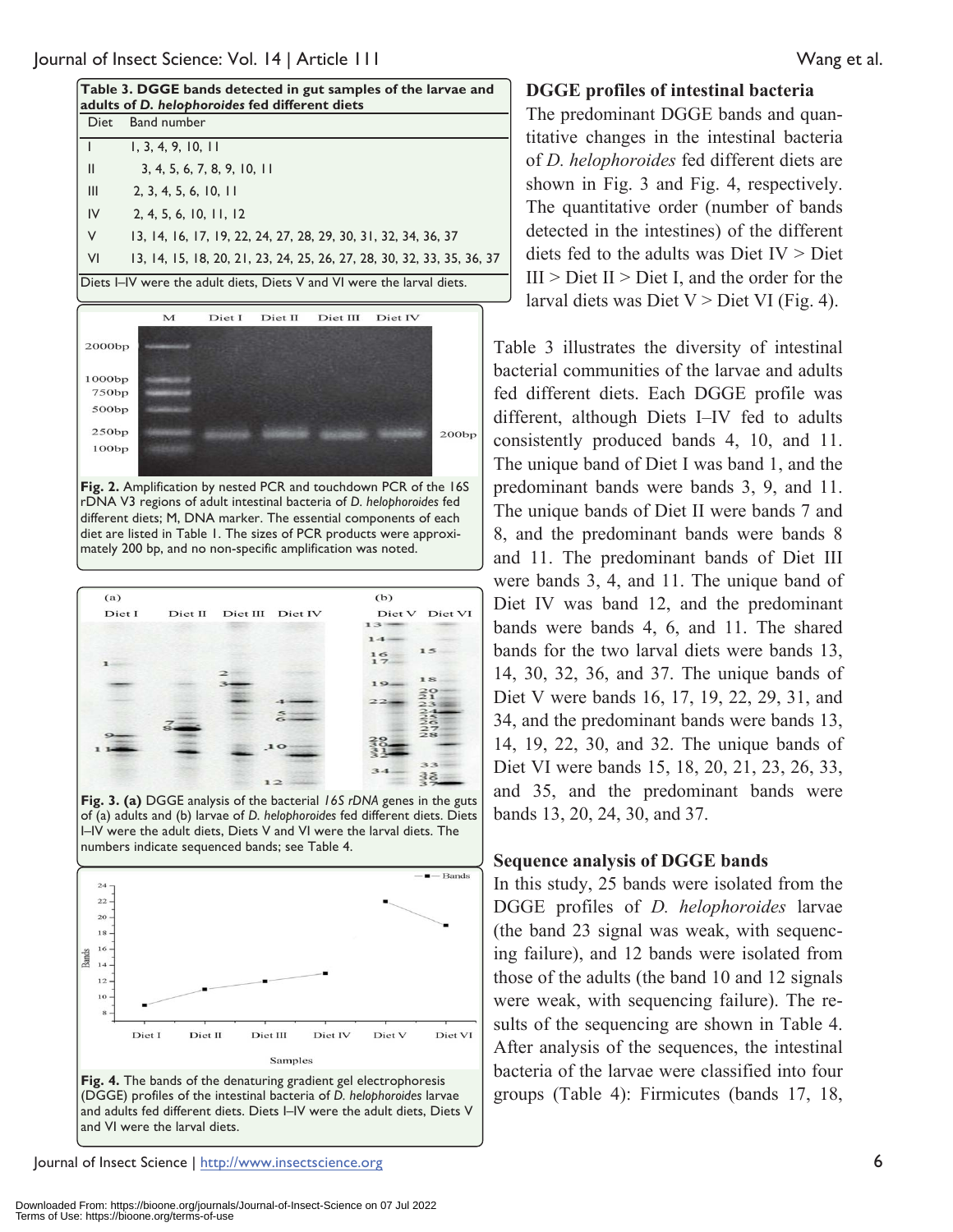| Table 4. Results of the sequence analysis of the DGGE bands labeled<br>in Fig. 3. |                                           |           |            |  |  |  |
|-----------------------------------------------------------------------------------|-------------------------------------------|-----------|------------|--|--|--|
| <b>DGGE</b> band                                                                  | Closest sequence match                    | Accession | % Sequence |  |  |  |
| number <sup>a</sup>                                                               | (accession number) $b$                    | number    | similarity |  |  |  |
| $\overline{4}$                                                                    | Asticcacaulis biprosthecium (AJ247193.1)  | IQ346790  | 100        |  |  |  |
| 9                                                                                 | Aurantimonas sp. (JN615469.1)             | IQ346794  | 98         |  |  |  |
| 24                                                                                | Acinetobacter Iwoffii (JN712170.1)        | IQ360604  | 98         |  |  |  |
| 8                                                                                 | Bacillus racemilacticus (D16279.1)        | IQ360598  | 96         |  |  |  |
| 36                                                                                | Bacillus sp. (AB362279.1)                 | IQ360615  | 95         |  |  |  |
| 37                                                                                | Bacillus sp. (JF893466.1)                 | IQ360616  | 96         |  |  |  |
| 6                                                                                 | Cellvibrio sp. (JN167549.1)               | IQ346789  | 99         |  |  |  |
| I                                                                                 | Desemzia incerta (JF343203.1)             | IQ346788  | 94         |  |  |  |
| 5                                                                                 | Desemzia incerta (JF343203.1)             | IQ346787  | 98         |  |  |  |
| 8                                                                                 | Escherichia coli (JN811622.1)             | IQ346792  | 100        |  |  |  |
| П                                                                                 | Escherichia coli (JN811622.1)             | IQ346793  | 99         |  |  |  |
| 15                                                                                | Escherichia coli (AF491894.1)             | IQ360592  | 95         |  |  |  |
| 21                                                                                | Kurthia zopfii (AB680230.1)               | IQ360601  | 94         |  |  |  |
| 33                                                                                | Leptothrix ochracea (HQ290516.1)          | IQ360611  | 96         |  |  |  |
| $\overline{7}$                                                                    | Planomicrobium okeanokoites (HQ848151.1)  | IQ346791  | 97         |  |  |  |
| 22                                                                                | Pseudomonas aeruginosa (JN969044.1)       | IQ360603  | 99         |  |  |  |
| 29                                                                                | Pseudomonas aeruginosa (JN969044.1)       | IQ360597  | 98         |  |  |  |
| 31                                                                                | Planococcaceae sp. (FR675978.1)           | IQ360610  | 95         |  |  |  |
| 34                                                                                | Ralstonia pickettii (HE575958.1)          | IQ360613  | 94         |  |  |  |
| 35                                                                                | Ralstonia pickettii (HE575958.1)          | IQ360614  | 97         |  |  |  |
| $\overline{2}$                                                                    | Staphylococcus epidermidis (HM161755.1)   | IQ346785  | 99         |  |  |  |
| 3                                                                                 | Staphylococcus aureus (AB674511.1)        | IQ346786  | 97         |  |  |  |
| 17                                                                                | Staphylococcus xylosus (AB626129.1)       | IQ360594  | 97         |  |  |  |
| 20                                                                                | Staphylococcus saprophyticus (JN175363.1) | IQ360600  | 99         |  |  |  |
| 26                                                                                | Staphylococcus kloosii (HM355640.1)       | IQ360606  | 88         |  |  |  |
| 28                                                                                | Staphylococcus saprophyticus (JN175363.1) | IQ360596  | 96         |  |  |  |
| 32                                                                                | Staphylococcus sp. (HM352370.1)           | IQ360608  | 96         |  |  |  |
| 3                                                                                 | Uncultured bacterium clone (JF935210.1)   | IQ360589  | 94         |  |  |  |
| 4                                                                                 | Uncultured bacterium clone (GU906464.1)   | IQ360591  | 92         |  |  |  |
| 16                                                                                | Uncultured bacterium (CU917848.1)         | IQ360593  | 92         |  |  |  |
| 9                                                                                 | Uncultured bacterium (JQ871546.1)         | IQ360599  | 99         |  |  |  |
| 25                                                                                | Uncultured bacterium clone (GU743693.1)   | JQ360605  | 95         |  |  |  |

*<sup>a</sup>*Bands 1–12 were obtained from gut samples of adults fed Diets I–IV, bands 13–37 were obtained from gut samples of larvae fed Diets V and VI; see Table 3.

*b* Closest sequence match determined by NCBI nucleotide blast search (http://blast.ncbi.nlm.gov/Blast.cgi).

27 Uncultured bacterium clone (HQ741544.1) JQ360609 98 30 Uncultured bacterium (GUI18521.1) 1Q360607 95

20, 21, 24, 26, 28, 31, 32, 36, and 37), Proteobacteria (bands 15, 22, 29, 34, and 35), Fusobacteria (band 33), and unculturable bacteria (bands 13, 14, 16, 19, 25, 27, and 30).

**Table 5. Similarity (%) matrix of the intestinal bacteria of** *D. helophoroides* **fed different diets**  Diet I II III IV V VI I 100 53.1 32.6 20.7 II 53.1 100 18.7 23 III 32.6 18.7 100 71.5 IV 20.7 23 71.5 100 V 100 55.9 VI 55.9 100 Diets I–IV were the adults diets, Diets V and VI were the larval diets.

The adult intestinal bacteria were classified into two groups: Firmicutes (bands 1, 2, 3, 4, 5, and 7) and Proteobacteria (bands 6, 8, 9, and 11).

## **Similarity analysis and biodiversity of bacterial communities**

Fig. 3 was digitized and analyzed using Quantity One software (version 4.6.2, Bio-Rad). The similarity of the intestinal bacterial communities among the adults fed different diets are shown in Table 5.

The number of DGGE bands was taken as an indication of the number of species in each sample. The relative surface intensity of each DGGE band and the sum of all the surfaces for all bands in a sample were used to estimate species abundance (Fromin et al. 2002, Sekiguchi et al. 2002). DGGE profiles of the guts are shown in Fig. 3. Many DGGE bands were observed in the profiles, thus indicating the presence of different bacterial populations and different relative abundance of species in the guts. As indicated by the values of Shannon indices, different diets appeared to affect the genetic

diversity of the bacterial communities. Of the four diets fed to the adults, that with ant powder (Diet IV) and that with silkworm pupa powder (Diet I) as the major component pro-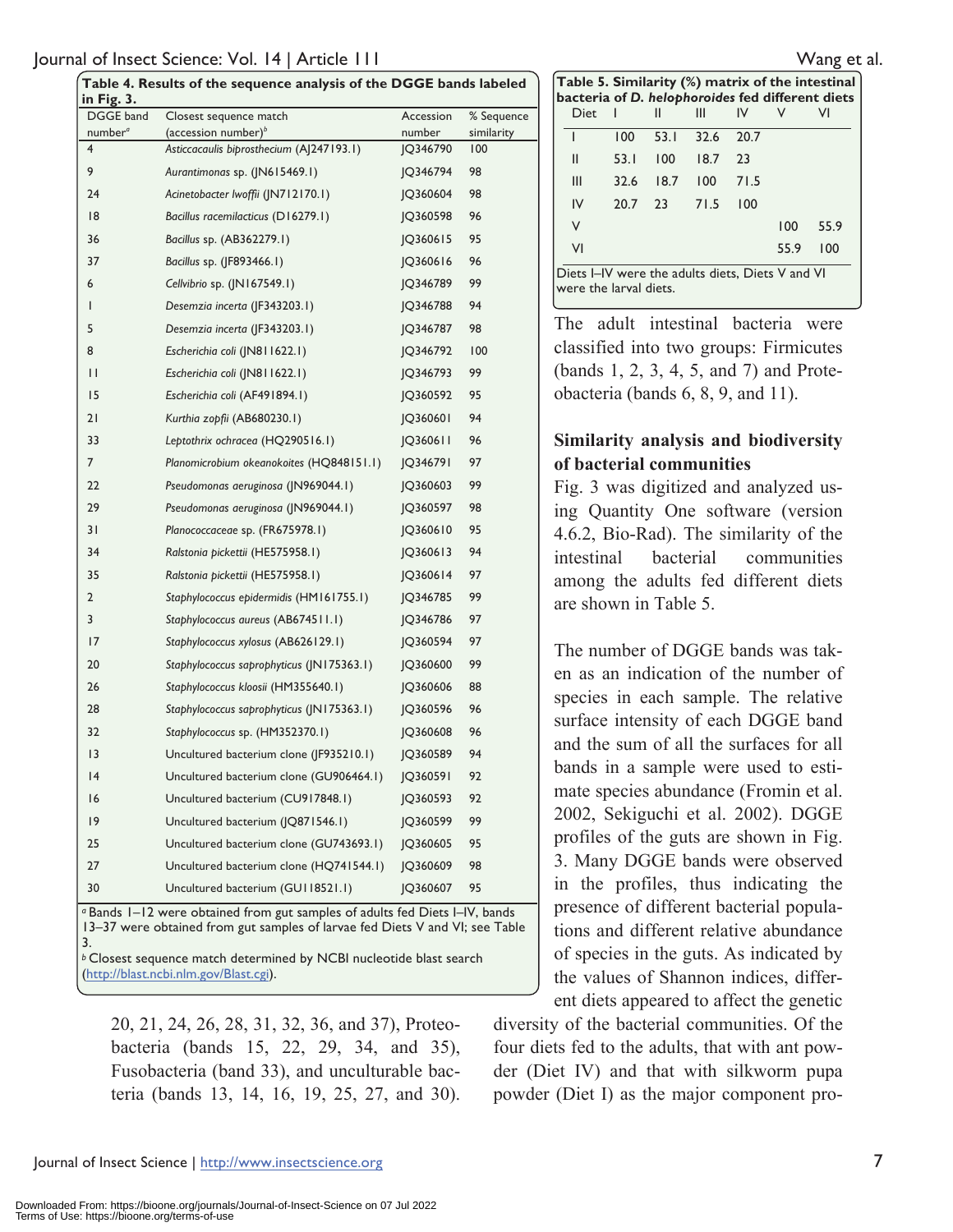duced the highest  $(H_{\text{Diet IV}} = 1.905)$  and the poorest  $(H_{\text{Diet I}} = 1.634)$  biodiversity, respectively. Cricket powder (Diet II) and darkling beetle pupa powder (Diet III) as the major component produced intermediate Shannon indices of 1.799 and 1.824, respectively. Comparison of the two diets fed to the larvae showed that the diversity of intestinal bacteria in the larvae fed the darkling beetle pupae (*H*  $_{\text{Dict V}}$  = 2.597) was less than the diversity in the larvae fed the artificial diet ( $H_{\text{Diet VI}} = 2.731$ ).

#### **Discussion**

DGGE was used to reveal the structure of the intestinal bacteria community of *D. helophoroides*. The number of bands present can illustrate the diversity of the bacterial community, and the strength of the bands reflects the abundance of bacteria present, which can be used to determine the species, number of individuals, and microbial diversity (Xing et al. 2006). The adult diets contained complex molecules, including cellulose, sugar, hemicellulose, pectin, and polysaccharides, and a wide diversity of microflora is required to ferment these large molecules. In this study, seven types of bacteria were isolated from the guts of adult *D. helophoroides,* including *Escherichia, Desemzia, Staphylococcus, Asticcacaulis, Cellvibrio, Aurantimonas,* and *Planomicrobium. Escherichia* and *Staphylococcus* were the predominant bacterial communities in the adults in all of the treatments. *Aurantimonas* was found only in the guts of the adults that were fed Diets I and II. *Asticcacaulis* was present only in the guts of the adults that were fed Diets III and IV. *Staphylococcus aureus* existed in the guts of the adults that were fed Diets I, II, and III. *Cellvibrio* was not found in the guts of adults that were fed Diet I. Silkworm pupa powder and sunflower seed oil were the essential components of Diet I (Table 1), and the predominant bacterial communities were *Escherichia, Desemzia, Staphylococcus, Asticcacaulis,* and *Aurantimonas*. Powdered crickets were the essential component of Diet II, and *Escherichia, Desemzia, Staphylococcus, Cellvibrio, Aurantimonas,* and *Planomicrobium* were the predominant bacterial communities. In Diet III, the main component was darkling beetle pupa powder, and the predominant bacterial communities were *Escherichia, Desemzia, Staphylococcus, Asticcacaulis,* and *Cellvibrio*. In Diet IV, ant powder was the essential component, and the predominant bacterial communities were *Escherichia, Desemzia, Staphylococcus, Asticcacaulis,* and *Cellvibrio.* 

Twenty-four types of bacteria were isolated from the guts of larvae of *D. helophoroides,*  belonging to *Escherichia, Bacillus, Staphylococcus, Kurthia, Planococcaceae, Ralstonia, Leptothrix, Acinetobacter,* and *Pseudomonas.* Larval Diet V contained darkling beetle pupae, and the predominant bacterial communities were *Bacillus, Staphylococcus, Planococcaceae, Ralstonia, Acinetobacter,*  and *Pseudomonas*. The ingredients of Diet VI are listed in Table 2, and the predominant bacterial communities were *Escherichia, Bacillus, Staphylococcus, Kurthia, Ralstonia, Leptothrix,* and *Acinetobacter.* Thus, the intestinal microflora changes when the diet changes. Previous studies on the microbial communities in the guts of crickets (Domingo et al. 1988a, b; Kaufman et al. 2000), gypsy moths (Broderick et al. 2004), cockroaches (Kane and Breznak 1991), and wasps (Reeson et al. 2003) showed that these microbes are essentially extrinsic and, as such, their composition transitorily varies with the surroundings and diet. A similar conclusion could be reached for the larval and adult midgut of *D. helophoroides.*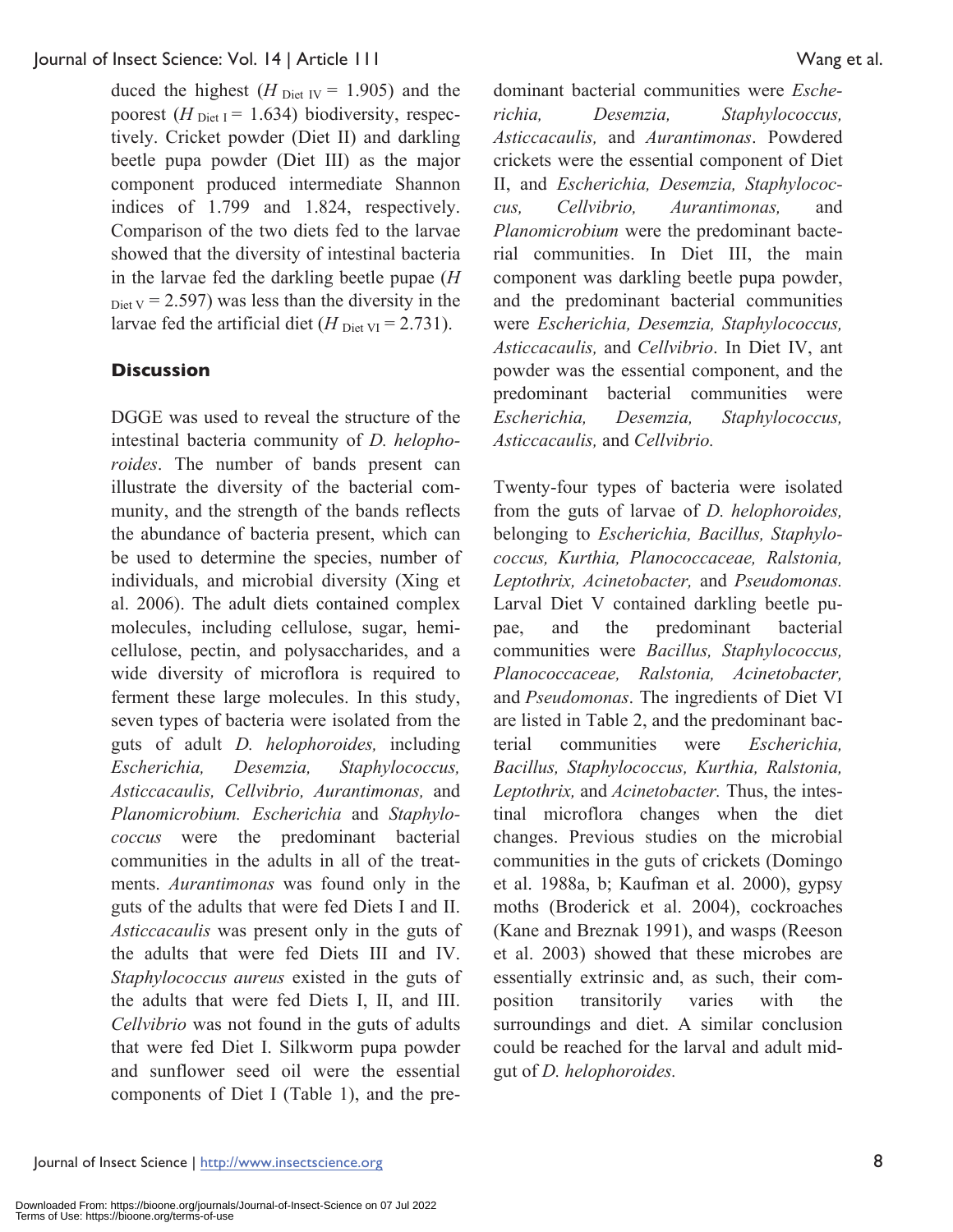In the present work, many sequences showed > 98% homology to those of the phylotypes in GenBank; however, a significant proportion of the *D. helophoroides* intestinal bacterial sequences showed only 88–97% homology identity with the bacterial *16S rDNA* sequences in GenBank or could not be assigned at all. These sequences might be newly reported (Broderick et al. 2004). Given that the sequences cover the variable V3 region of the bacterial *16S rDNA* gene, which has been shown to be a good indicator of phylogeny (Mincer et al. 2004), there is still the possibility that some phylotypes may be unique to the guts of *D. helophoroides*, though unculturable forms may exist. Molecular techniques, such as PCR-DGGE, have revealed a diversity of unculturable bacterial species in a variety of insects, for example, honeybees (Jeyaprakash et al. 2003), termites (Hongoh et al. 2003), crickets (Domingo et al. 1988a, b), and wood wasps (Reeson et al. 2003). The signals for bands 10, 12, and 23 of the DGGE profiles were weak, resulting in sequencing failure; this situation might be caused by the amount of bacteria and intrinsic defects of the molecular techniques (Riemann et al. 1999). In general, it is widely accepted that identical electromorphs represent identical gene sequences in DGGE profiles (Dillon et al. 2010, Arcuri et al. 2013); however, because the limitation of DGGE and intrinsic defects of the molecular techniques are obvious, it is also possible that one band represents more than one genotype, as PCR products of very different gene sequences may denature at the same point (Reeson et al. 2003). In addition, DGGE bands with short sequences (about 150 bp in the present study) may have affected the resolution of the taxa and limited the performance of the analysis (Asakawa and Kimura 2008).

Most of the bacteria isolated in this study have also been found in other insects. Species of

the genus *Staphylococcus*, which are Grampositive bacteria, often can be found in insect guts, and most of them are not pathogenic. Eutick et al. (1978) examined the intestinal bacteria of 10 species of Australian termites and found that *Staphylococcus* was the predominant bacterium. *Staphylococcus* was also isolated from the gut of *A. germari* by using traditional culture-dependent techniques (Zhang et al. 2004) and from *Hepialus gonggaensis* Fu & Huang by using culturedependent and culture-independent techniques (Zhuo et al. 2004). Therefore, *Staphylococcus* may be a normal intestinal bacterium of many insects. He et al. (2001) and Zhang et al. (2004) found *Staphylococcus, Pseudomonas,* and *Escherichia* in the gut of *A. germari.* Broderick et al. (2004) found *Staphylococcus, Pseudomonas,* and *Escherichia* in the gut of *Lymantria dispar* (L.), and Dillon et al. (2008) found *Acinetobacter* in acridids. Other genera have been little researched in the guts of insects to date, yet it is possible that the herein detected phylotypes are unique to *D. helophoroides* guts. The observed differences between the intestinal bacterial communities of larvae and adults of *D. helophoroides*, the presence of unique bacterial phylotypes, and the influence of diet on the composition of the intestinal microflora merit further investigation.

### **Acknowledgements**

This work was supported financially by the National Natural Science Foundation of China (No. 31170608).

### **References**

**Andreoni, V., L. Cavalca, M. A. Rao, G. Nocerino, S. Bernasconi, E. D. Amico, M. Colombo, and L. Gianfreda. 2004.** Bacterial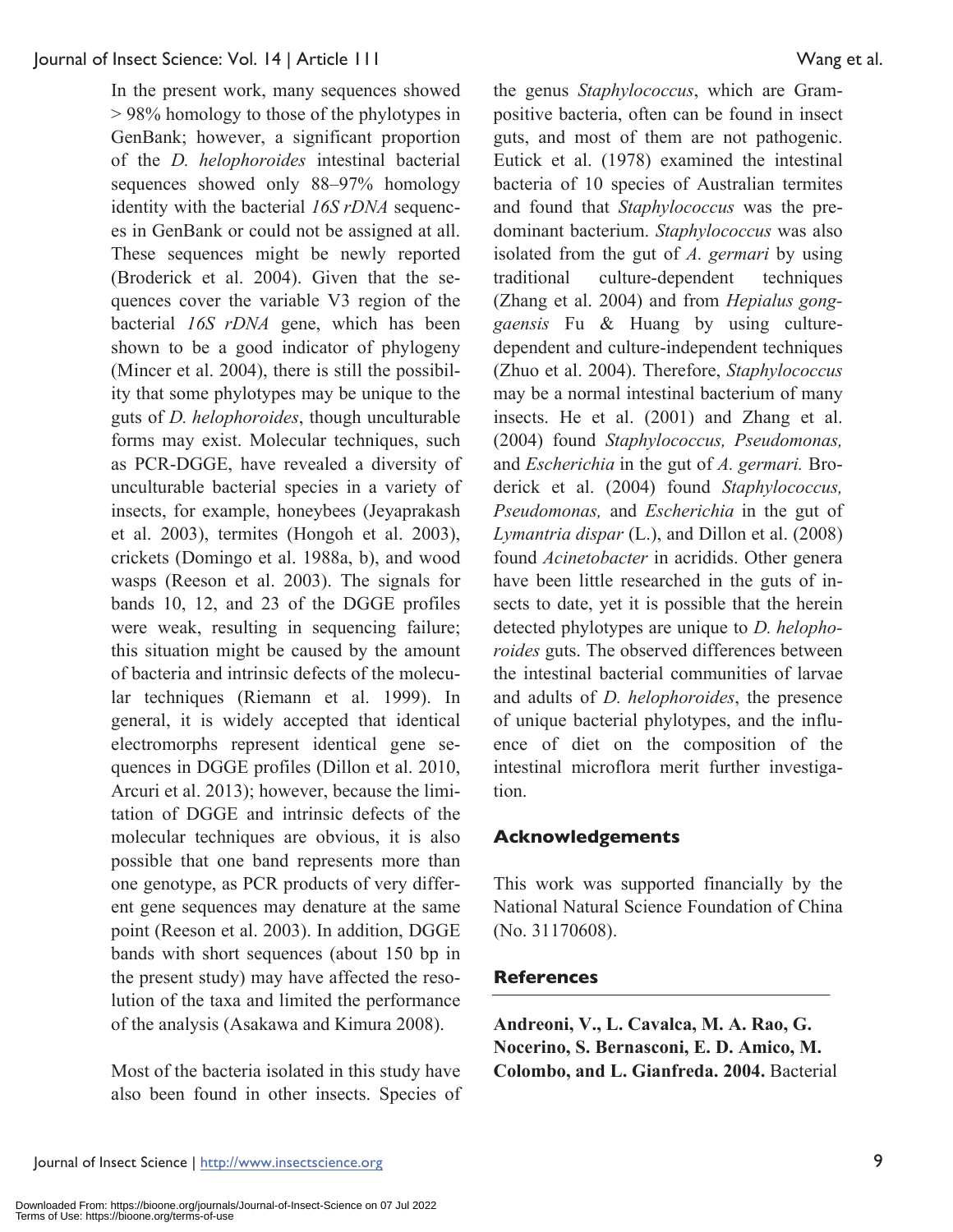communities and enzyme activities of PAHs polluted soils. *Chemosphere* 57: 401-412.

## **Arcuri, E. F., A. F. Sheikha, T. Rychlik, P. M. Isabelle, and D. Montet. 2013.**

Determination of cheese origin by using 16S rDNA fingerprinting of bacteria communities by PCR-DGGE: preliminary application to traditional Minas cheese. *Food Control* 30:1- 6.

#### **Asakawa, S., and M. Kimura. 2008.**

Comparison of bacteria community structures at main habitats in paddy field ecosystem based on DGGE analysis. *Soil Biol. Biochem*. 40: 1322-1329.

### **Broderick, N. A., K. F. Raffa, R. M. Goodman, and J. Handelsman. 2004.**

Census of the bacterial community of the gypsy moth larval midgut using culturing and culture-independent methods. *Appl. Environ. Microbiol*. 70: 293-300.

### **Brune, A., and M. Friedrich. 2000.**

Microecology of the termite gut: structure and function on a microscale. *Curr. Opin. Microbiol*. 3: 263-269.

#### **Dillon, R. J., and V. M. Dillon. 2004.** The gut bacteria of insects: nonpathogenic

interactions. *Annu. Rev. Entomol*. 49: 71-92.

**Dillon, R. J., C. T. Vennard, A. Buckling, and A. K. Chamley. 2005.** Diversity of locust gut bacteria protects against pathogen invasion. *Ecol. Lett*. 8: 1291-1298.

**Dillon, R. J., G. Webster, A. J. Weightman, V. M. Dillon, S. Blanford, and A. K. Charnley. 2008.** Composition of acridid gut bacterial communities as revealed by *16S rRNA* gene analysis. *J. Invertebr. Pathol*. 97:

**Dillon, R. J., G. Webster, A. J. Weightman, and A. K. Charnley. 2010.** Diversity of gut microbiota increases with aging and starvation in the desert locust. *Antonie van Leeuwenhoek* 97: 69-77.

## **Domingo, J.W.S., J. W. Kaufman, M. J. Klug, W. E. Holben, D. Harris, and J. M. Tiedje. 1988a.** Influence of diet on the structure and function of the bacterial hindgut community in crickets*. Mol. Ecol*. 7: 761-767.

## **Domingo, J.W.S., J. W. Kaufman, M. J. Klug, and J. M. Tiedje. 1988b.**

Characterization of the cricket hindgut microbiota with fluorescently labeled rRNAtargeted oligonucleotide probes. *Appl. Environ. Microbiol*. 64: 752-755.

### **Eutick, M. L., O.R.W. Brien, and M.**

**Slaytor. 1978.** Bacteria from the gut of Australian termites. *Appl. Environ. Microbiol*. 35: 823-828.

**Fromin, N., J. Hamelin, S. Tarnawski, D. Roesti, K. Jourdain-Miserez, N. Forestier, S. Teyssier-Cuvelle, M. Aragno, and P. Rossi. 2002.** Statistical analysis of denaturing gel electrophoresis (DGGE) fingerprinting pattern. Environ. *Microbiol*. 4: 634-643.

**Harris, J. M. 1993.** The presence, nature and role of gut microflora in aquatic invertebrates: a synthesis. *Microbial Ecol*. 25: 195-231.

**Hayashi, A., H. Aoyagi, T. Yoshimura, and H. Tanaka. 2007.** Development of novel method for screening microorganisms using symbiotic association between insect (*Coptotermes formosanus* Shiraki) and intestinal microorganisms. *J. Biosci. Bioeng*. 103: 358-367.

265-272.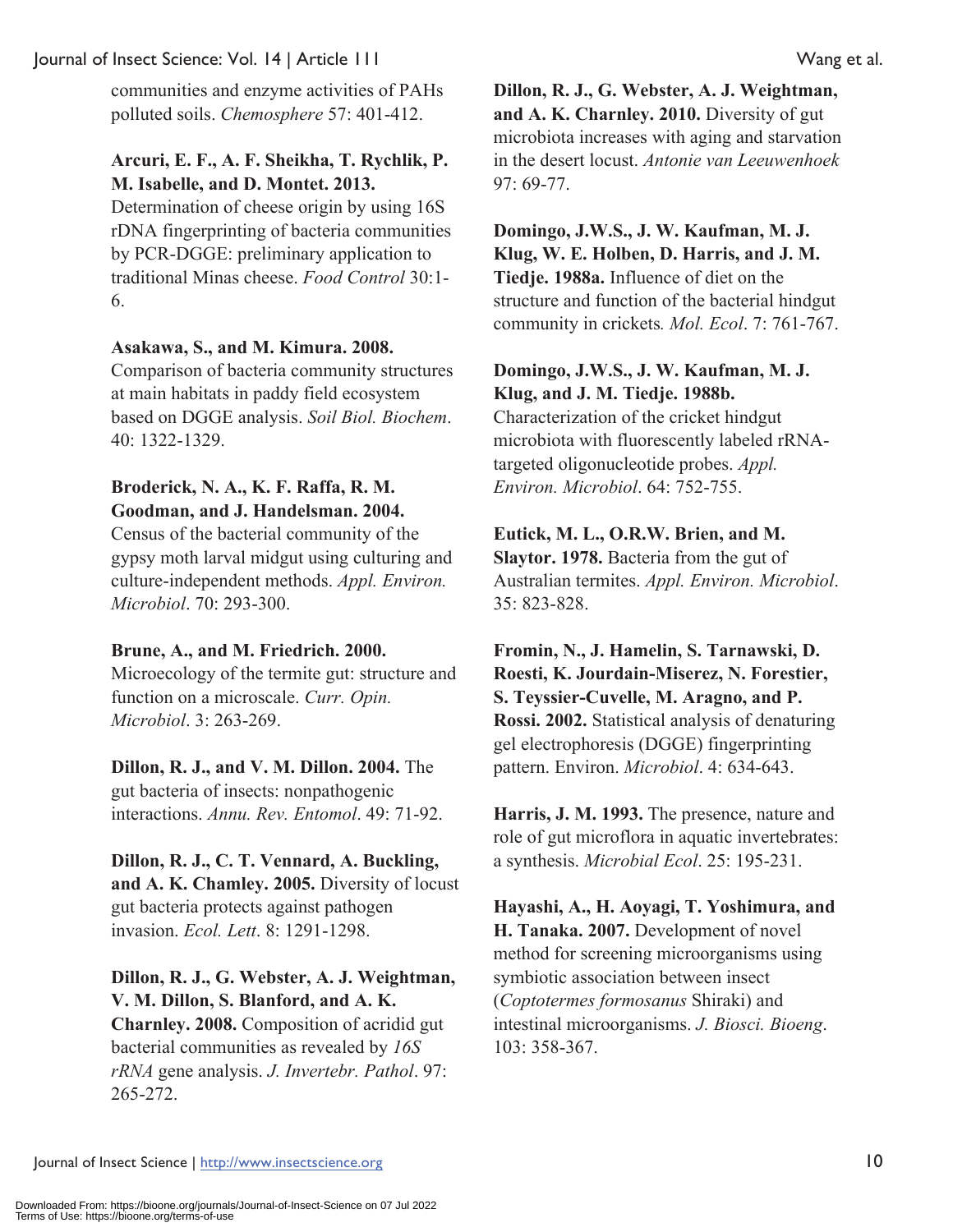**He, Z. B., Y. P. Yin, Y. Q. Cao, Y. M. Dong, and W. Zhang. 2001.** The bacterial community of the gut of *Apriona germari* larve. *Acta Microbiologica Sinica* 41 (6): 471- 473.

## **Hongoh, Y., M. Ohkuma, and T. Kudo.**

**2003.** Molecular analysis of bacterial microbiota in the gut of the termite *Reticulitermes speratus* (Isoptera: Rhinotermitidae). *FEMS Microbiol. Ecol*. 44: 231-242.

## **Hughes, D. S., R. D. Possee, and L. A. King.**

**1993.** Activation and detection of a latent baculovirus resembling *Mamestra brassicae* nuclear polyhedrosis virus in *M. brassicae* insects. *Virology* 194: 608-615.

## **Janse, I., J. Bok, and G. Zwart. 2004.** A

simple remedy against artifactual double bands in denaturing gradient gel electrophoresis. *J. Microbiol. Meth*. 57: 279- 281.

**Jeon, H., S. Park, J. Choi, G. Jeong, S. B. Lee, Y. Choi, and S. J. Lee. 2011.** The intestinal bacterial community in the food waste–reducing larvae of *Hermetia illucens*. *Curr. Microbiol*. 62: 1390-1399.

### **Jeyaprakash, A., M. A. Hoy, and M. H.**

**Allsopp. 2003.** Bacterial diversity in worker adults of *Apis mellifera capensis* and *scutellata* (Insecta: Hymenoptera) assessed using *16S rRNA* sequence. *J. Invertebr. Pathol*. 84: 96-103.

## **Kane, M. D., and J. A. Breznak. 1991.**

Effect of host diet on production of organic acids and methane by cockroach gut bacteria. Appl. Environ. Microbiol. 57: 2628-2634.

**Kaufman, M. G., E. D. Walker, D. A. Odelson, and M. J. Klug. 2000.** Microbial community ecology and insect nutrition. *Am. Entomol*. 46: 173-184.

## **Lei, Q., M. L. Li, and Z. Q. Yang. 2003.** A

study on biological feature of *Dastarcus longulus*. *Journal of Northwest A&F University* (Natural Science Edition) 31 (2): 62-66.

**Lei, Q., J. F. Cheng, N. Huang, and M. L. Li. 2005.** Artificial fodder ingredients for *Dastarcus longulus* adults. *Chinese Agricultural Science Bulletin* 21 (3): 259-261.

**Magurran, A. E. 1988.** *Ecological diversity and its measurement*. Princeton University Press, Princeton, NJ.

**Mincer, T. J., A. Spyere, P. R. Jensen, and W. Fenical. 2004.** Phylogenetic analyses and diterpenoid production by marine bacteria of the genus *Saprospira*. *Curr. Microbiol*. 49: 300-307.

**Muyzer, G., E. C. de Waal, and A. G. Uitterlinden. 1993.** Profiling of complex microbial populations by denaturing gradient gel electrophoresis analysis of polymerase chain reaction–amplified genes coding for 16S rRNA. *Appl. Environ. Microbiol*. 59: 695-700.

**Reeson, A. F., T. Jankovic, M. L. Kasper, S. Rogers, and A. D. Austin. 2003.** Application of 16S rDNA-DGGE to examine the microbial ecology associated with a social wasp *Vespula germanica*. *Insect Mol. Biol*. 12: 85-91.

**Riemann, L., G. F. Steward, L. B. Fandino, L. Campbell, M. R. Landry, and F. Azam. 1999.** Bacterial community composition during two consecutive NE Monsoon periods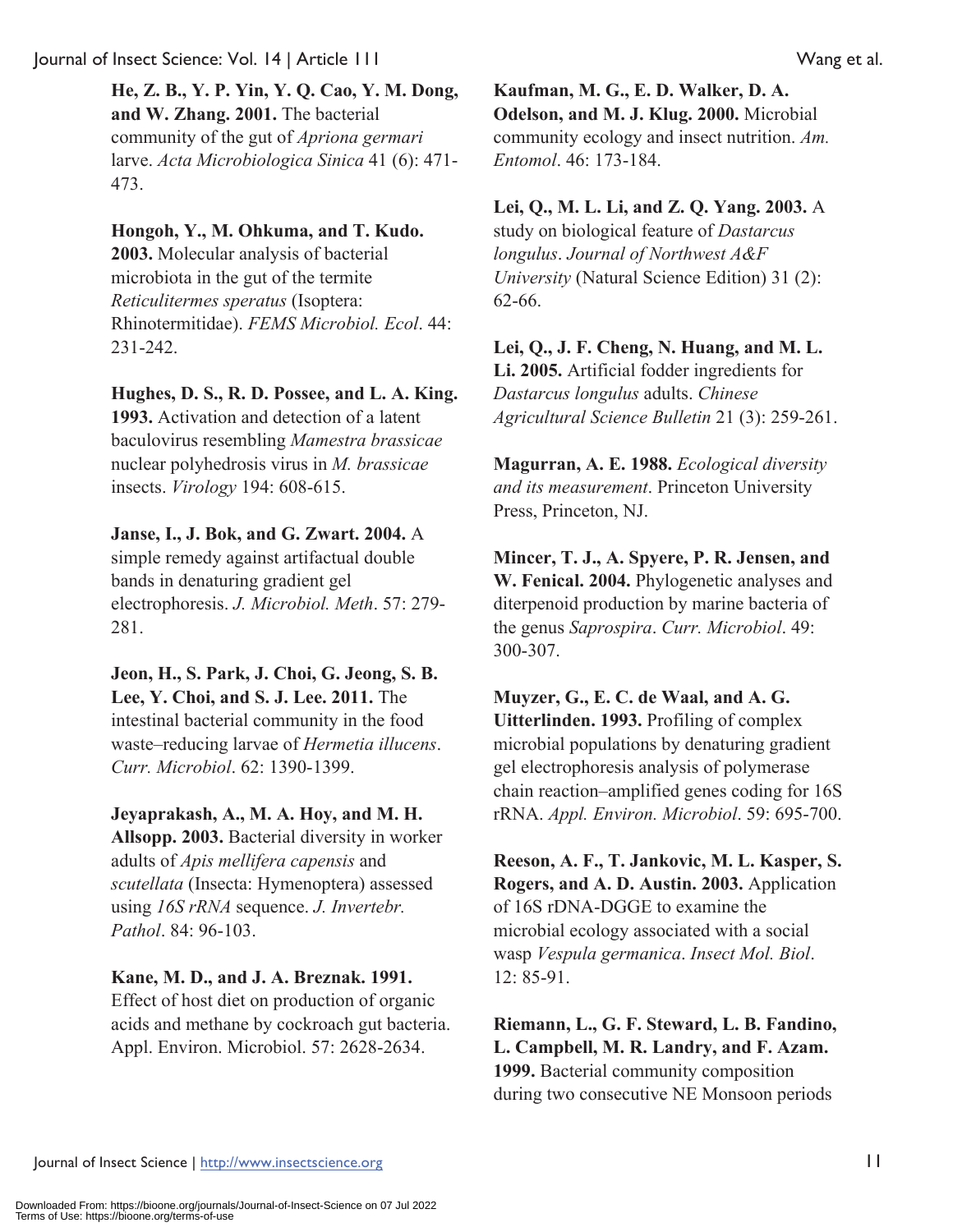in the Arabian Sea studied by denaturing gradient gel electrophoresis (DGGE) of *rRNA* genes. *Deep-Sea Res* Pt II 46: 1791-1811.

**Rio, R.V.M., Y. J. Hu, and S. Aksoy. 2004.** Strategies of the home-team: symbioses exploited for vector-borne disease control. *Trends Microbiol*. 12: 325-336.

**Sekiguchi, H., M. Watanabe, T. Nakahara, B. Xu, and H. Uchiyama. 2002.** Succession of bacterial community structure along the Changjiang River determined by denaturing gradient gel electrophoresis and clone library analysis. *Appl. Environ. Microbiol*. 68: 5142- 5150.

### **Shang, M., B. F. Su, and M. L. Li. 2009.**

Fodder development for *Dastarcus helophoroides* larvae (Coleoptera: Colydiidae). *Journal of Northwest Forestry University* 24 (1): 136-139.

#### **Soejima, T., F. Schlitt-Dittrich, and S.**

**Yoshida. 2011.** Rapid detection of viable bacteria by nested polymerase chain reaction via long DNA amplification after ethidium monoazide treatment. *Appl. Environ. Microbiol*. 418: 286-294.

### **Wang, W. D., and N. Ogura. 1999.**

*Dastarcus helophoroides* growth in the laboratory. *Journal of Beijing Forestry University* 21 (4): 43-47.

**Wang, W. D., J. Zhao, and N. Ogura. 1999.** Artificial fodder ingredient for *Dastarcus helophoroides* larvae. *Journal of Beijing Forestry University* 21 (4): 48-51.

#### **Wang, X. M., G. D. Ren, and F. Ma. 1996.** Classification position of *Dastarcus helophoroides* and its applied prospects.

*Journal of Northwest Agricultural University* 5 (2): 75-78.

**Wei, J. R., Z. Q. Yang, H. L. Hao, and J. W. Du. 2008.** (R)-(+)-limonene, kairomone for *Dastarcus helophoroides*, a natural enemy of longhorned beetles. *Agr. Forest Entomol*. 10: 323-330.

**Weisburg, W. G., S. M. Barns, D. A. Pelletier, and D. J. Lane. 1991.** *16S rDNA* amplification for phylogenetic study. *J. Bacteriol*. 173: 697-703.

**Xiang, H., M. W. Li, Y. Zhao, L. P. Zhao, Y. H. Zhang, and Y. P. Huang. 2007.** Bacterial community in midguts of the silkworm larvae estimated by PCR-DGGE and *16S rDNA* gene library analysis. *Acta Entomologica Sinica* 50 (3): 222-233.

## **Xing, D. F., N. Q. Ren, J. X. Song, M. Qu, and X. L. Xu. 2006.** Community of activated sludge based on different targeted sequence of 16S rDNA by denaturing gradient gel electrophoresis. *Chinese Journal of*

*Environmental Science* 27 (7): 1424-1428.

**Yang, Z. Q. 2004.** Advance in bio-control researches of the important forest insect pests with natural enemies in China. *Chinese Journal of Biological Control* 20 (4): 221-227.

**Zhang, H. Y., and T. A. Jackson. 2008.** Autochthonous bacterial flora indicated by PCR-DGGE of *16S rRNA* gene fragments form the alimentary tract of *Costelytra zealandica* (Coleoptera: Scarabaeidae). *J. Appl. Microbiol*. 105: 1277–1285.

### **Zhang, W., Z. B. He, X. P. Deng, and Y. P. Yin. 2004.** Variety and distribution of intestinal flora of *Apriona germari* larvae.

Journal of Insect Science | http://www.insectscience.org 12